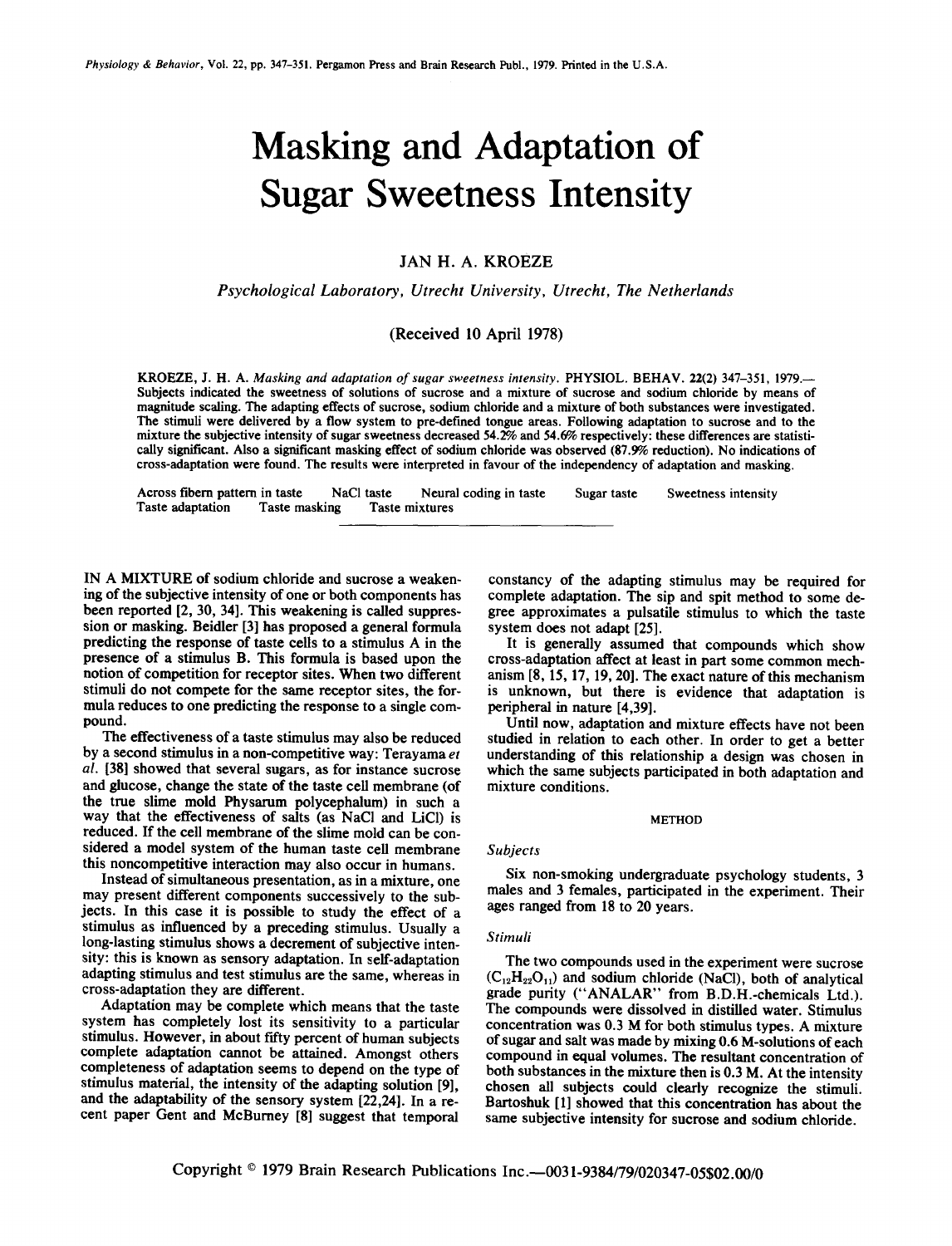

FIG. 1. Schematic diagram of the gravitational flow system used.

Such an inference of equal subjective intensity is only acceptable if both substances are estimated during the same experiment with subjects serving in both conditions. The temperature of the stimuli was  $22^{\circ}C$  ( $\pm$ 0.4) and they were delivered by a gravitational flow system (Fig. 1).

The bottles were connected by silicone tubes to glass capillaries with an outflow of 0.8 mi/sec. As compared to the literature this quantity is rather low, but in combination with the restricted stimulation area the resultant density of stimulus material is sufficiently high. Before doing the experiment the method was extensively tried out on another group of subjects. It turned out that subjects recognized the stimuli in 100% of cases. Furthermore it was possible to produce well-differentiated psychophysical functions with this intensity in the middle of the range. In order to maintain a constant pressure at the lower end of the flow system, the liquid levels in the bottles were kept constant by siphoning from the upper vessels in the system at a rate which was the same as the loss of stimulus materials from the lower bottles.

During stimulus delivery the subject's tongue was put in a tongue box to ensure that a well-defined portion of the tongue was stimulated. Each subject had his own box especially fitted to his tongue. A schematic drawing of the tongue box is shown in Fig. 2. Only the left side of the tongue was stimulated. The part of the tongue exposed in the left hole of the tongue box has a surface of about  $1.3 \text{ cm}^2$ . During stimulation the capillary's outflow point was located at about 0.75 cm above the tongue.

# *Conditions*

In each condition the subject's task was to judge the sweetness of a 2-sec stimulus. There were five conditions:

- $S<sub>2</sub>$  The sucrose solution was delivered for 2 seconds. The subject indicated the sweetness intensity of the stimulus immediately. This condition is called the control condition.
- $SN<sub>2</sub>$  The mixture was delivered for 2 seconds. The subject indicated the sweetness intensity of the mixture. This is the masking condition.
- $S_{30} \rightarrow S_2$  The sucrose was delivered for 30 seconds. When this sucrose flow was terminated a 2-sec sucrose test stimulus was delivered from another capillary. The subject indicated the sweetness intensity. This is the adaptation condition.
- $SN_{30} \rightarrow S_2$ . Like the adaptation condition, but instead of sucrose the mixture is the adapting stimulus. This condition is the mixture adaptation condition.
- $N_{30} \rightarrow S_2$  Like the adaptation condition, but NaCl is the adapting stimulus. This condition is called the cross-adaptation condition.

The choice of 30 seconds duration of the adapting stimuli was based upon two considerations. First it was felt that trials had to be as short as possible in order to prevent unnecessary fatiguing of subjects and to keep sessions as short as possible. On the other hand the adapting stimulus had to be long enough to ensure adaptation. From the literature (e.g.  $[9,17]$ ) it can be seen that a 30-sec stimulus is long enough to induce at least partial adaptation. The part of the instruction in which the subjects were told to estimate sweetness only was very much stressed. The subjects were asked to repeat the instruction in their own words to ensure that they had understood it. Before each session the instruction was repeated.

The sweetness judgments were made by positioning a needle along a linear scale of 300 mm length. The experimenter could read the estimate at the back of this device. This way of scaling has shown to be as reliable as magnitude estimation and has the advantage of better response standardization [13]. The interstimulus time was defined as the time between the onset of a test stimulus and the onset of the next stimulus (whether adaptation or test). It was fixed at 50 sec throughout the experiment. Combined with a rinse this interval is long enough to restore normal sensitivity after stimulation [9]. In several recent psychophysical studies even shorter intervals are used [23, 26, 27]. Furthermore Meiselman [20] showed that there is no difference in magnitude estimates in adaptation experiments between procedures with 45-sec rest intervals and 5-min intervals when using NaCI and sucrose.

Immediately after each response the subject's tongue was rinsed with distilled water. The five conditions were repeated 48 times so that each subject received a total of 240 stimuli during the experiment. These stimuli were divided into 24 series of 10 presentations each. In each series all conditions occurred twice in a random order. There were 3 sessions for each subject, one session a day at the same hour



FIG. 2. The tongue box in which a part of the tongue could be exposed to the flow. The asterisk indicates the spot where the flow arrives at the tongue surface.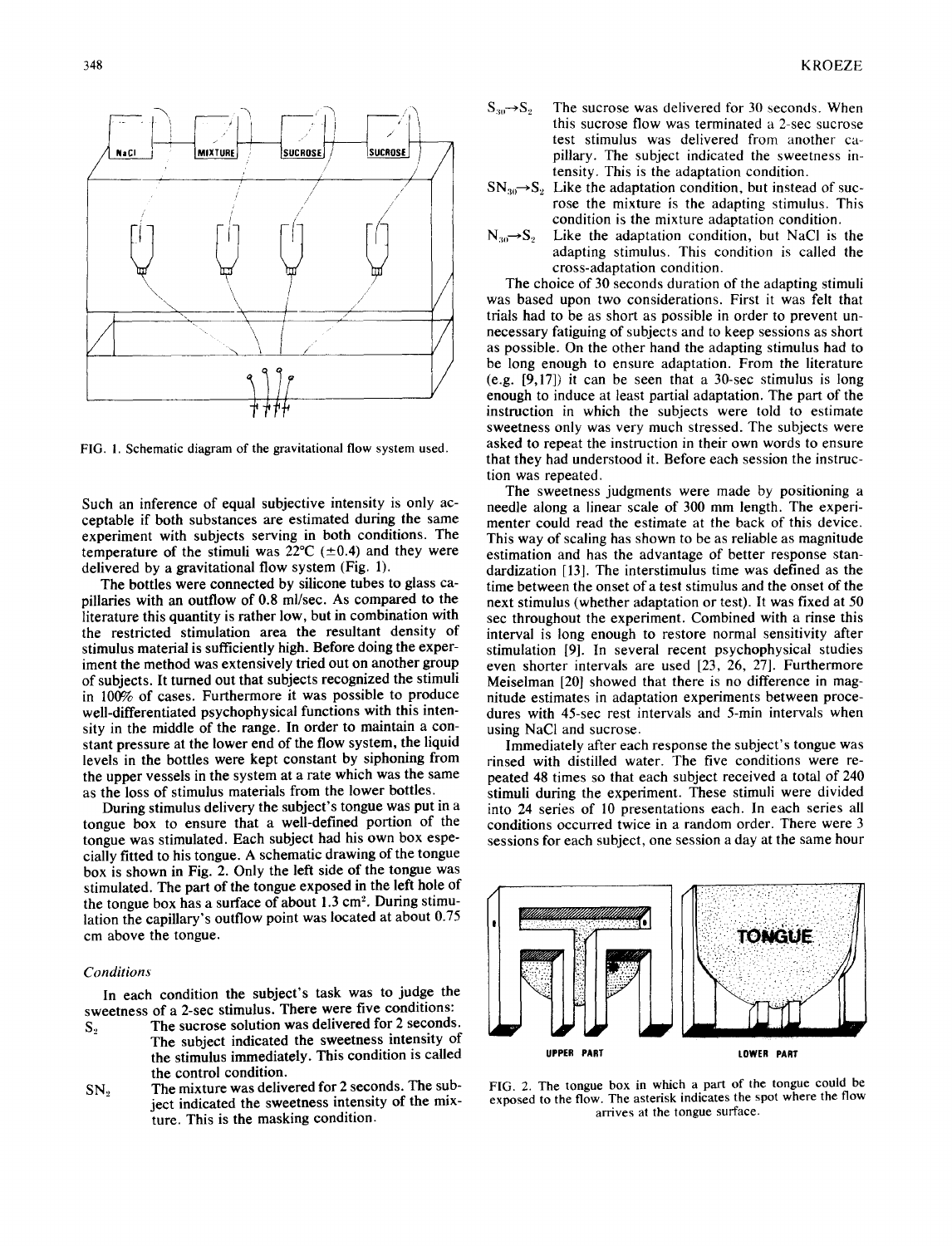on consecutive days. A session lasted for about 2 hr and it was divided into 4 sub-sessions of 23 min. In one sub-session two series were delivered. Between sub-sessions there was a 5-min break.

## **RESULTS**

From the 48 sweetness judgments of each condition for each subject geometric means were computed, which form the data on which further calculations were performed (Table 1). In fact the arithmetic mean would have been about as appropriate as the geometrical mean, since the distribution of the 48 replications can be viewed as an error-distribution. The individual distributions did not depart significantly from symmetry, although a small amount of positive skewedness was present in two individual results. The geometrical means were preferred because these are more compatible to Steven's law, which states that geometrical means of replications are linearly related to the logarithm of intensity.

TABLE I GEOMETRIC MEANS OF 48 REPLICATIONS OF EACH CONDITION PER SUBJECT

| Subject | Conditions       |                 |                            |                           |                          |  |  |
|---------|------------------|-----------------|----------------------------|---------------------------|--------------------------|--|--|
|         | $\mathbf{S}_{2}$ | SN <sub>2</sub> | $S_{20} \rightarrow S_{2}$ | $SN_{30} \rightarrow S_2$ | $N_{20} \rightarrow S_2$ |  |  |
|         | 185.4            | 119             | 10.6                       | 12.5                      | 215.4                    |  |  |
| 2       | 45.5             | Ğ               | 1.5                        | 5.0                       | 78.8                     |  |  |
| 3       | 181.2            | 16              | 136.1                      | 134.6                     | 172.9                    |  |  |
| 4       | 72.1             | 2               | 20.2                       | 36.7                      | 60.5                     |  |  |
| 5       | 74.5             | 16.7            | 100.1                      | 58.8                      | 22.9                     |  |  |
| 6       | 243.0            | 17.4            | 98.7                       | 116.3                     | 242.9                    |  |  |

A two-way analysis of variance [11] showed a significant effect for both conditions and subjects (cond.:  $df=4$ , MS=13,225.49, F=5.11,  $p < 0.01$ ; subj.:  $df=5$ , MS = 13,225.49,  $MS = 12,274.11$ ,  $F = 4.71$ ,  $p < 0.01$ ; MS (residual) = 2,603.21). In Fig. 3 the arithmetic means of the values in Table 1 are shown. Table 2 provides a summary of Student's *t*-tests for dependent means calculated on the paired conditions. As can be seen in Fig. 3 and Table 2 the results of this experiment may be stated as follows:

- 1. There is a significant adaptation effect. The mean estimate of sweetness intensity is reduced from 133.6 mm  $(S_2)$  to 61.2 mm  $(S_{30} \rightarrow S_2)$ , a reduction of 54.2%.
- 2. No cross-adaptation from NaCI on sucrose could be observed: the scores in condition  $S_2$  and  $N_{30} \rightarrow S_2$  are essentially the same.
- 3. The mixture of salt and sugar significantly reduces the



FIG. 3. Mean intensity expressed as line length (in mm) under the five conditions. These are the arithmetic means of the six subjects taken together.

sweetness estimates of subsequently presented sugar. The mean sweetness estimate is reduced from  $133.6$  (S<sub>2</sub>) to 60.7 ( $SN_{30} \rightarrow S_2$ ), a reduction of 54.6%.

- 4. A strong masking effect is found: in the mixture sweetness is estimated at 29.5 mm as compared to 133.6 mm when NaCI is absent, a reduction of 87.9%.
- 5. The mixture adaptation condition  $(SN_{30} \rightarrow S_2)$  and the adaptation condition  $(S_{30} \rightarrow S_2)$  show essentially the same results which means that probably the adapting sugar component alone is responsible for the reduction of perceived sweetness.

## DISCUSSION

The results confirm the well-known effect of adaptation. As can be seen from Table 1 there is large variability between subjects; thus Subject 3 adapted little and the intensity estimates of Subject 5 increased rather than decreased. The absence of cross-adaptation between sodium chloride and sucrose has also been found in earlier work [17,35]. Crossadaptation is more likely to occur between compounds with the same quality [10, 18, 19, 36], although there seems to be an exception for the taste of bitter where probably two different mechanisms are involved [15].

If masking and cross-adaptation were both based on the binding mechanism, some systematic relation between them

| TABLE 2                                                          |
|------------------------------------------------------------------|
| SUMMARY OF STUDENT'S T-TESTS CALCULATED ON THE PAIRED CONDITIONS |

|                           | SN.              | $S_{30} \rightarrow S_{2}$ | $SN_{30} \rightarrow S_2$ | $N_{30} \rightarrow S$ , |
|---------------------------|------------------|----------------------------|---------------------------|--------------------------|
| $\mathbf{S}_{2}$          | 4.81 $(p<0.005)$ | 2.37 $(p<0.05)$            | 2.67 $(p<0.025)$          | 0.50                     |
| $SN_{2}$                  |                  | $-0.83$                    | $-1.25$                   | $-3.92(p<0.01)$          |
| $S_{30} \rightarrow S_2$  |                  |                            | $-1.11$                   | $-1.62$                  |
| $SN_{30} \rightarrow S_2$ |                  |                            |                           | $-1.68$                  |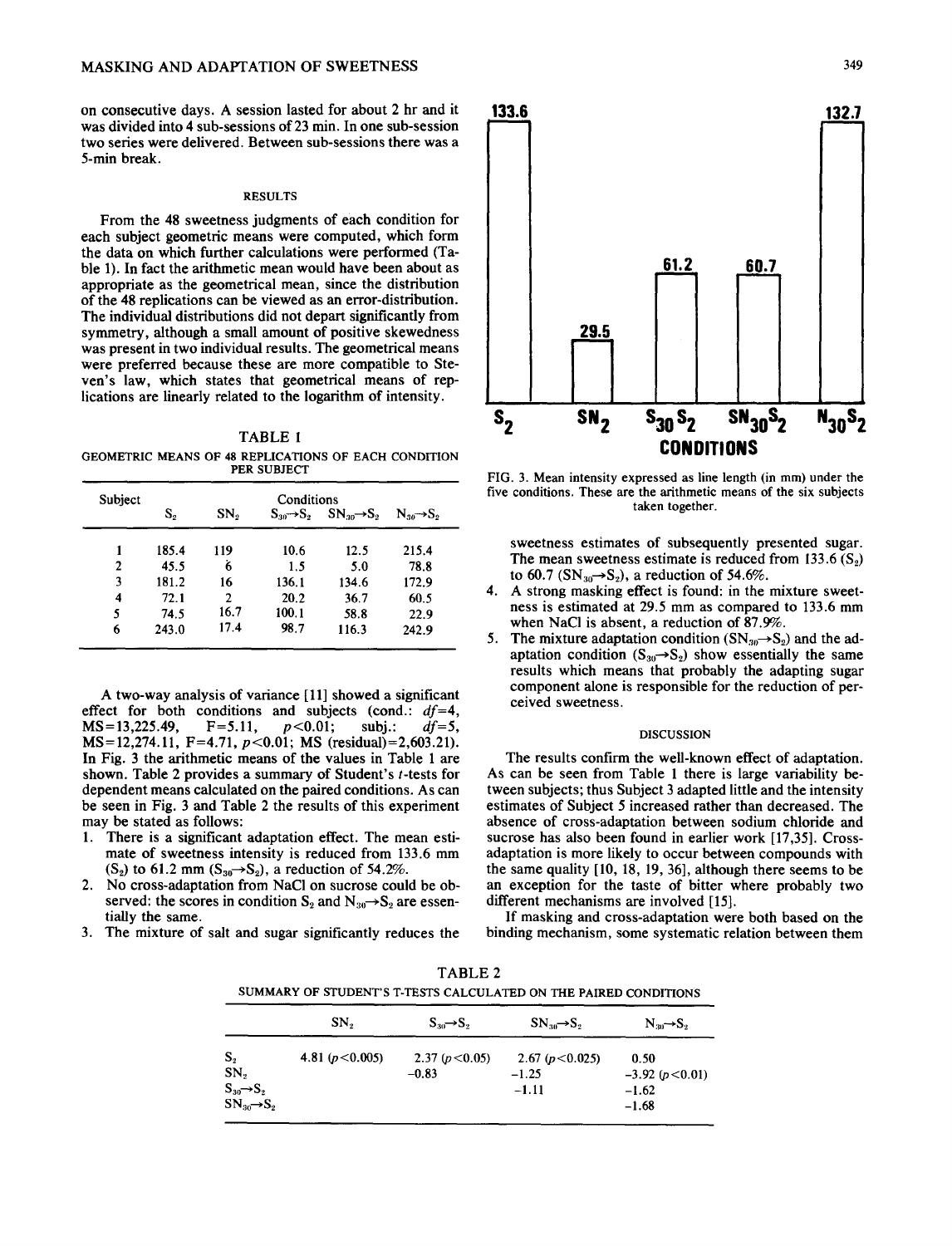might be expected. However, the results indicate that such a relation between masking and cross-adaptation does not exist. Thus, in this case of masking, the decrement of sweetness probably cannot be ascribed to interference at the receptor level, unless one is willing to accept the view that adaptation and masking both occur at the receptor level, but have nothing to do with each other.

Another argument in favor of the independency of masking and adaptation found in this experiment may be the completely identical effect of conditions  $S_{30}\rightarrow S_2$  and  $SN_{30} \rightarrow S_2$ . Thus, in a mixture with NaCl the judged intensity of sucrose sweetness is lower  $(SN_2$  in Fig. 3), whereas the adapting effectiveness of sucrose in this mixture is not changed (SN<sub>30</sub> $\rightarrow$ S<sub>2</sub> in Fig. 3). Obviously masking and adaptation of sugar sweetness by NaCI are different processes.

If the masking effect is essentially different from adaptation what then could be the mechanism causing it? Although available data do not permit a statement about the exact localization and nature of the masking process, some reasonable possibilities may be indicated. The first that has to be mentioned uses a central concept in current taste theory: the across fiber pattern (AFP). The AFP is the spike frequency profile which can be obtained by monitoring single fibers of the afferent nerve while applying a taste stimulus to the tongue. The intensity of the stimulus is proportional to the total numer of spikes in the entire AFP, while taste quality is coded by the differences among single-fiber spike frequencies. These differences constitute a profile which is specific for a certain quality [5, 6, 32]. A significant relation has been found between behavioral measures of taste quality and the AFP [14,37]. The AFP-theory is based upon the fact that a certain fiber responds to a variety of compounds [31,32]. Responding of the same unit to NaCl as well as to sucrose does not contradict the independency of their binding mechanisms, since independent sites for sucrose and NaCI can be located at the same receptor cell. This means that the independent sites contribute to the same spike train in the afferent fiber. The essential feature of a masking hypothesis which takes into account the AFP-theory is summation of spike frequencies originating from independent receptor sites. Thus the degree of non-peripheral masking is dependent upon the AFP's of the components in the mixture. This means that two substances that have profiles which are negatively correlated in the way shown in Fig. 4 will strongly mask each other's quality. If one of them were sweet then the subject might be expected to give low estimates of sweetness intensity. Apparently this way of masking by summation does not affect the number of spikes, which is the code for intensity. This would mean that mixture experiments in which the overall stimulus intensity is judged will not show masking as easily as experiments in which the intensity of a specified quality is judged.

This explanation accepts the idea of fusion in taste, which means that components in a mixed state may give rise to percepts qualitatively different from the percepts belonging to the separate components. This does not necessarily mean that subjects cannot recognize the components in a mixture, since masking will seldomly be complete.

The second possibility starts with the concept of a highly specific taste system. If the taste system has a high specif-





FIG. 4. Two hypothetical profiles and their mixtures expressed as the sum of the two components. Profile A shows the hypothetical pattern across fibers  $a, b, \ldots, g$ , and profile B shows another pattern across the same fibers. If the components A and B are mixed, without weakening their molarity, pattern C results. The spike frequency of the combined patterns is the sum of the separate spike frequencies.

icity through all levels, then interaction of patterns cannot occur. In this case it is more convenient to accept the idea of spatial inhibition: activity in one fiber type suppresses the simultaneous activity in another fiber type and vica versa.

Under the summation hypothesis the total number of spikes is not affected, but the identity of the stimulus is obscured, while masking by inhibition reduces the number of spikes. It is possible to test these two alternatives in an electrophysiological experiment.

Evidently it cannot be said that there is no specificity at all in the taste system. The receptor sites seem to be rather specific to certain substances. Furthermore the discovery of highly specific fibers [7, 12, 28, 29] would contradict such a statement. Specificity and patterning do not necessarily exclude each other. If all fibers were equally sensitive to all substances then patterning would be the only means of signaling taste quality. It is likely that the patterning is invented by the biological system in order to overcome the disadvantages of multiple sensitivity.

Since psychophysical experiments have the disadvantage that the gap between stimulus and response is maximal, it cannot be excluded on the basis of this experiment that the masking is brought about by higher, e.g. attentive mechanisms. However, it may be expected that in such a case the phenomenon is vulnerable to instruction variables or variables related to simultaneous stimulation in other sense modalities.

The results obtained in this study should not be generalized too easily to other stimulus intensities, especially not to mixtures of near threshold concentration. At the threshold other processes may confound the results. For instance NaCI in near threshold concentrations has been reported to have a sweet taste.

To test some of the possibilities mentioned here, it would be interesting to study across fiber patterns of mixtures.